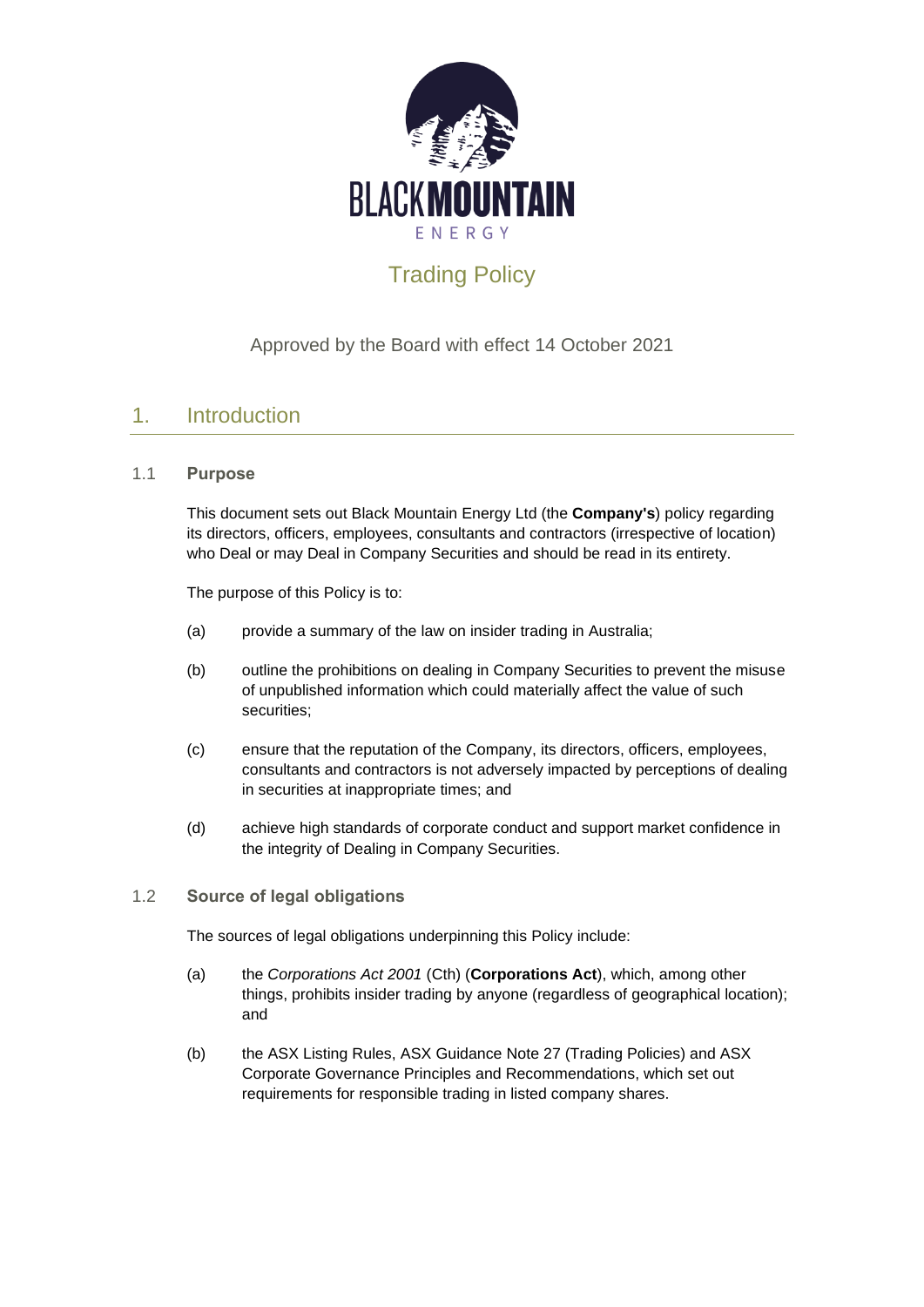It is an offence under the Corporations Act to Deal using Inside Information, or communicate Inside Information to others who will, or are likely to, Deal on the Inside Information.

## 3. Dealing in Company securities

#### 3.1 **When a Designated Person MAY Deal**

A Designated Person may Deal in Company Securities unless restricted from doing so under clause [3.2](#page-1-0) (When a Designated Person May Not Deal).

- <span id="page-1-1"></span><span id="page-1-0"></span>3.2 **When a Designated Person MAY NOT Deal**
	- (a) Subject to clause [4](#page-2-0) (Exceptions), a Designated Person may not Deal in Company Securities during the following designated Black-out Periods:
		- (i) the period two weeks prior to, and 24 hours after the release of the Company's quarterly results;
		- (ii) the period two weeks prior to, and 24 hours after the release of the Company's half-year results;
		- (iii) the period two weeks prior to, and 24 hours after the release of the Company's full-year results;
		- (iv) the 21 calendar days up to and including the date of the Annual General Meeting; and
		- (v) any other period determined by an Approval Officer in consultation with the Company Secretary to be a Black-out Period from time to time.
	- (b) In addition to the restrictions in clause [3.2\(a\),](#page-1-1) a Designated Person may not Deal in Company Securities at any time if he or she has:
		- (i) information that he or she knows, or ought reasonably to know, is Inside Information; or
		- (ii) not complied with clause [5](#page-4-0) (Notice of Dealing in Company Securities).

#### 3.3 **When employees, consultants or contractors (other than a Designated Person) MAY Deal**

An employee, consultant or contractor (who is not a Designated Person) may, at any time, Deal in Company Securities if he or she does not have information that he or she knows, or ought reasonably to know, is Inside Information.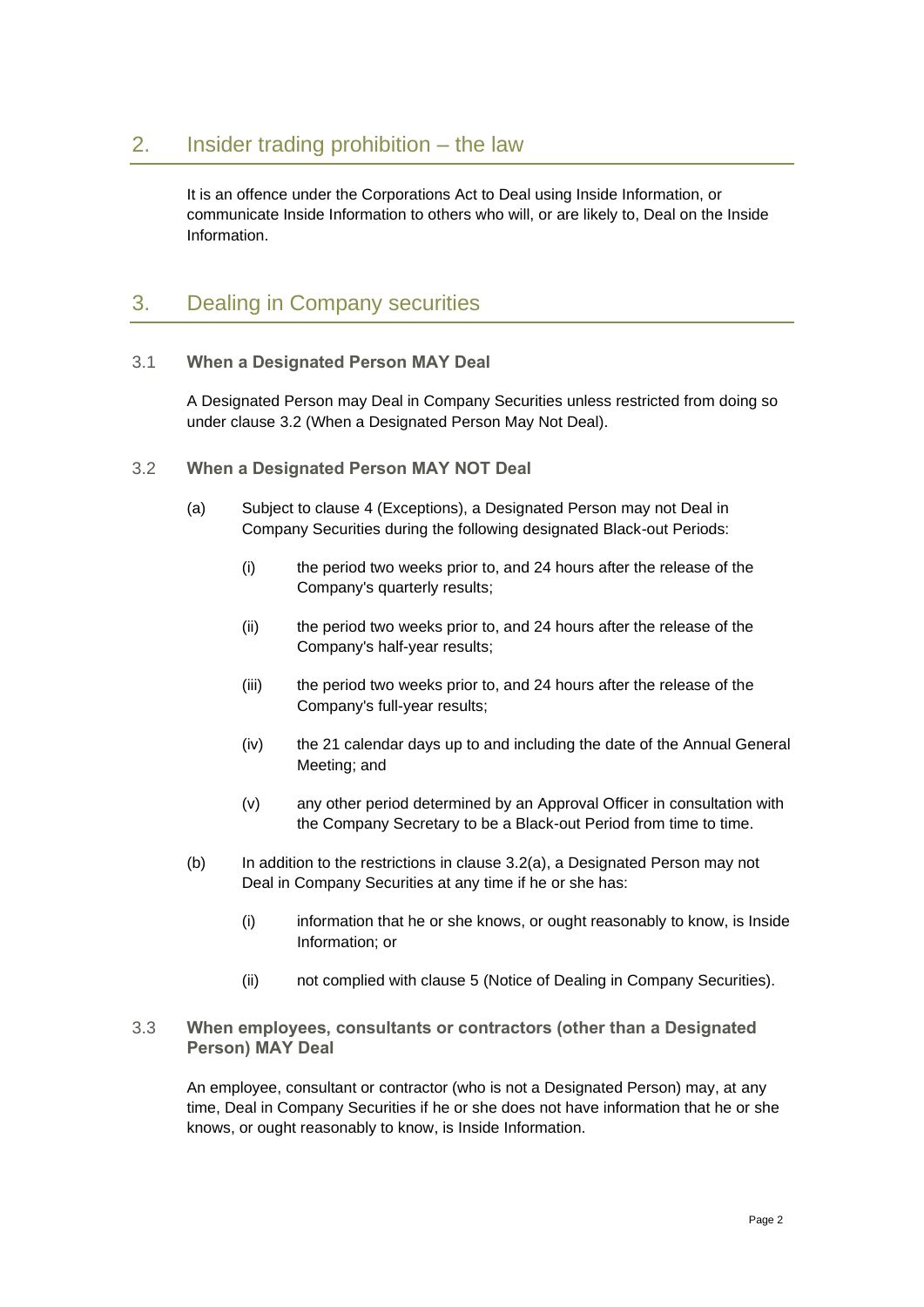#### 3.4 **When employees, consultants or contractors (other than a Designated Person) MAY NOT Deal**

An employee, consultant or contractor (who is not a Designated Person) who has information that he or she knows, or ought reasonably to know, is Inside Information may not:

- (a) Deal in Company Securities;
- (b) advise, procure or encourage another person to deal in Company Securities; or
- (c) pass on information to any person if they know, or ought reasonably to know, that the person may use the information to Deal in (or procure another person to Deal in) Company Securities.

### <span id="page-2-0"></span>4. Exceptions

#### 4.1 **Permitted dealings**

Subject to not being in the possession of Inside Information, a Designated Person may at any time:

- (a) transfer Company Securities already held into a superannuation fund or other saving scheme in which the Designated Person is a beneficiary;
- (b) invest in, or trade in units of, a fund or other scheme (other than a scheme only investing in Company Securities) where the assets of the fund or scheme are invested at the discretion of a third party;
- (c) undertake to accept, or accept, a takeover offer;
- (d) participate in an offer or invitation made to all or most security holders, including a rights issue, equal access buy-back, security purchase plan or dividend or distribution reinvestment plan, where the timing and structure of the offer or invitation has been approved by the Board. This includes decisions relating to whether or not to take up the entitlements and sale of entitlements required to provide for the take up of the balance of entitlements under a renounceable pro rata issue;
- (e) exercise (but not Deal with the securities following exercise) an option or right under an employee incentive scheme where the final date for the exercise of the option or right falls during a Black-out Period or the Company has had a number of consecutive Black-out Periods and the Designated Person could not reasonably have been expected to exercise it at a time when free to do so;
- (f) acquire (but not Deal with the securities following acquisition) Company shares by conversion of financial instruments giving rights to conversion to shares (eg. options or convertible securities) where the final date for the conversion of the security falls during a Black-out Period or the Company has had a number of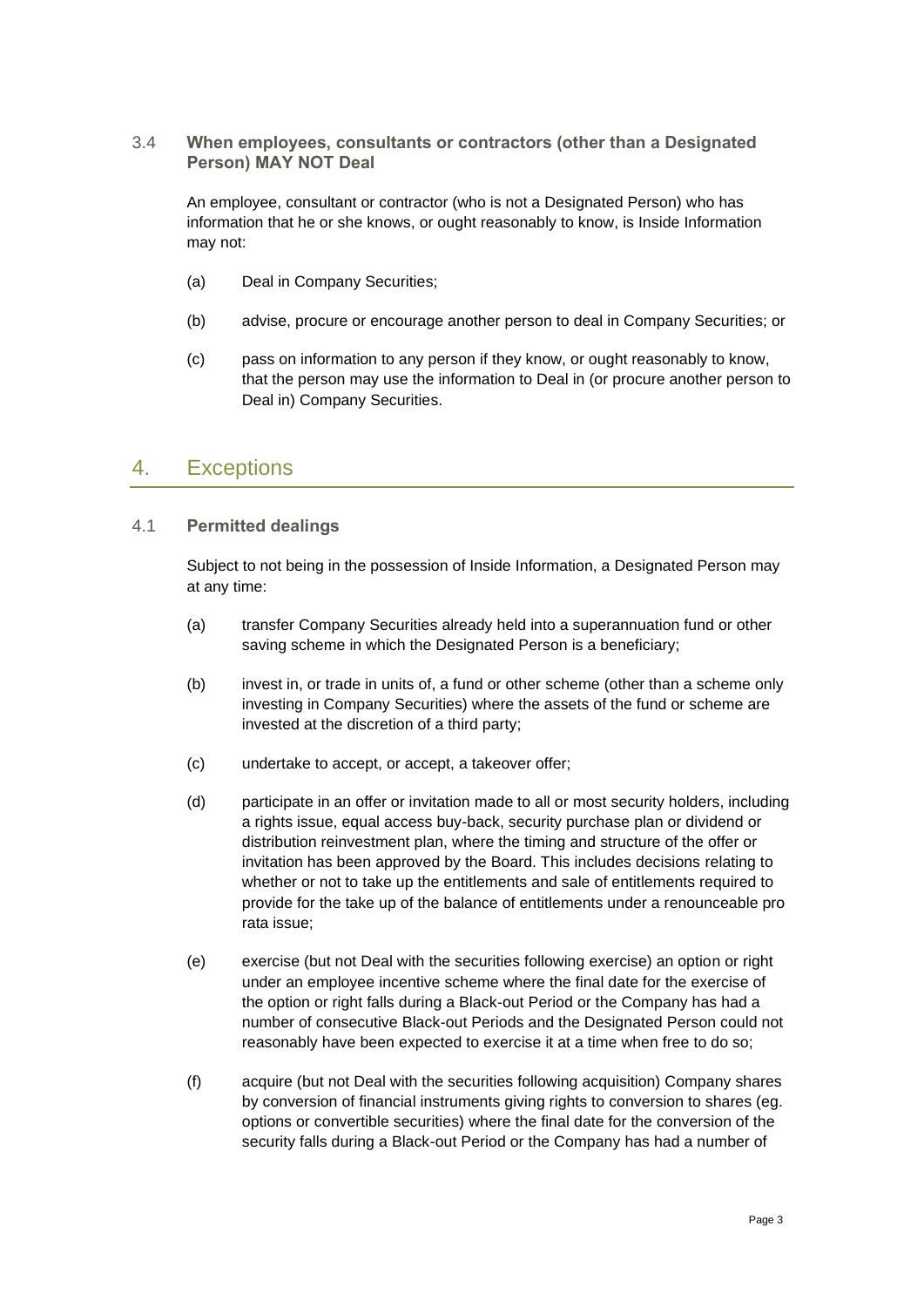consecutive Black-out Periods and the Designated Person could not reasonably have been expected to exercise it at a time when free to do so;

- (g) acquire Company securities under a bonus issue made to all holders of securities of the same class;
- (h) acquire Company securities under a dividend reinvestment, or top-up plan that is available to all holders of securities of the same class;
- (i) acquire, or agree to acquire or exercise options under a Company employee share plan;
- (j) withdraw ordinary shares in the Company held on behalf of the Designated Person in an employee share plan where the withdrawal is permitted by the rules of that plan;
- (k) acquire ordinary shares in the Company as a result of the exercise of options held under an employee share scheme; or
- (l) where the Designated Person is a trustee, trade in the securities of the Company by that trust, provided the Designated Person is not a beneficiary of the trust and any decision to trade during a Black-out Period is taken by the other trustees or by the investment managers independently of the Designated Person.
- <span id="page-3-1"></span><span id="page-3-0"></span>4.2 **Approval to dispose or transfer Company Securities in exceptional circumstances**
	- (a) In exceptional circumstances a Designated Person may seek written approval from the Approval Officer to dispose of or transfer (but not acquire or otherwise Deal with) Company Securities during a Black-out Period (**Disposal Consent**).
	- (b) The Approval Officer will act with caution in determining whether there are exceptional circumstances, which may include, but will not be limited to, where:
		- (i) the Designated Person is in severe financial hardship and a pressing financial commitment cannot be satisfied otherwise than by disposing of Company Securities; or
		- (ii) the Designated Person is required by a court order, or there are court enforceability undertakings, to transfer or dispose of Company Securities or there is some other overriding legal regulatory requirement for them to do so.
	- (c) A Designated Person seeking Disposal Consent based on clause [4.2\(b\)\(i\)](#page-3-0) must provide the Approval Officer with:
		- (i) a written application stating all of the facts; and
		- (ii) copies of relevant supporting documentation, including contact details of the Designated Person's accountant, bank and other such independent institutions (where applicable).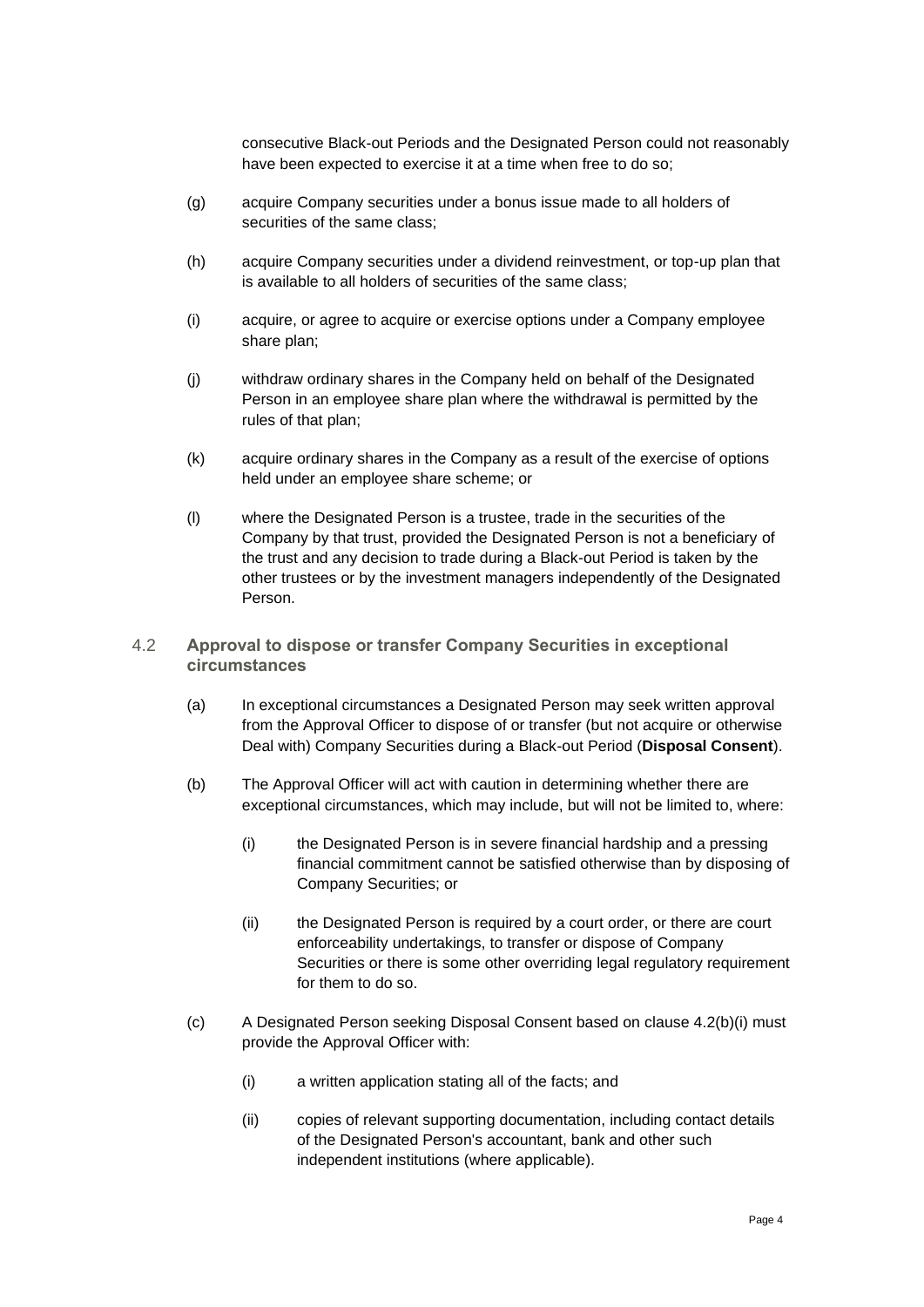- (d) A Designated Person seeking Disposal Consent based on clause [4.2\(b\)\(ii\)](#page-3-1) must provide the Approval Officer with a written application accompanied by relevant court and/or supporting legal documentation (where applicable).
- (e) The Approval Officer may grant Disposal Consent to a Designated Person:
	- (i) only if that Designated Person is not in possession of Inside Information; and
	- (ii) on such terms and conditions (including the duration of the right to dispose or transfer) as considered reasonable in the circumstances by the Approval Officer.
- (f) The Approval Officer will notify the Board of any Disposal Consent granted to a Designated Person.
- (g) A Disposal Consent, if granted, will be issued in writing to the Designated Person and will contain a specified time period during which the disposal or transfer can be made.

### <span id="page-4-0"></span>5. Approval and notification requirements

- <span id="page-4-1"></span>5.1 **Approval requirements**
	- (a) Any Designated Person (other than the Chair) wishing to Deal in Company Securities must obtain the prior written approval of the Chair or the Board before doing so.
	- (b) If an Approval Officer wishes to Deal in Company Securities, the Chair must obtain the prior approval of the Board before doing so.

#### <span id="page-4-2"></span>5.2 **Approvals to Deal**

- (a) All requests to Deal in Company Securities as referred to in clause [5.1](#page-4-1) must include the intended volume of securities to be Dealt in and an estimated time frame for the Dealing.
- (b) Copies of written approvals must be forwarded to the Company Secretary prior to the approved Dealing.

#### <span id="page-4-3"></span>5.3 **Notification**

- (a) Subsequent to approval, obtained in accordance with clause [5.2,](#page-4-2) any Designated Person who Deals in Company Securities must notify the Company Secretary in writing of the details of the transaction within five business days of the Dealing occurring.
- (b) The notification obligation in clause [5.3\(a\)](#page-4-3) operates at all times but does not apply to acquisitions of shares or options by employees made under employee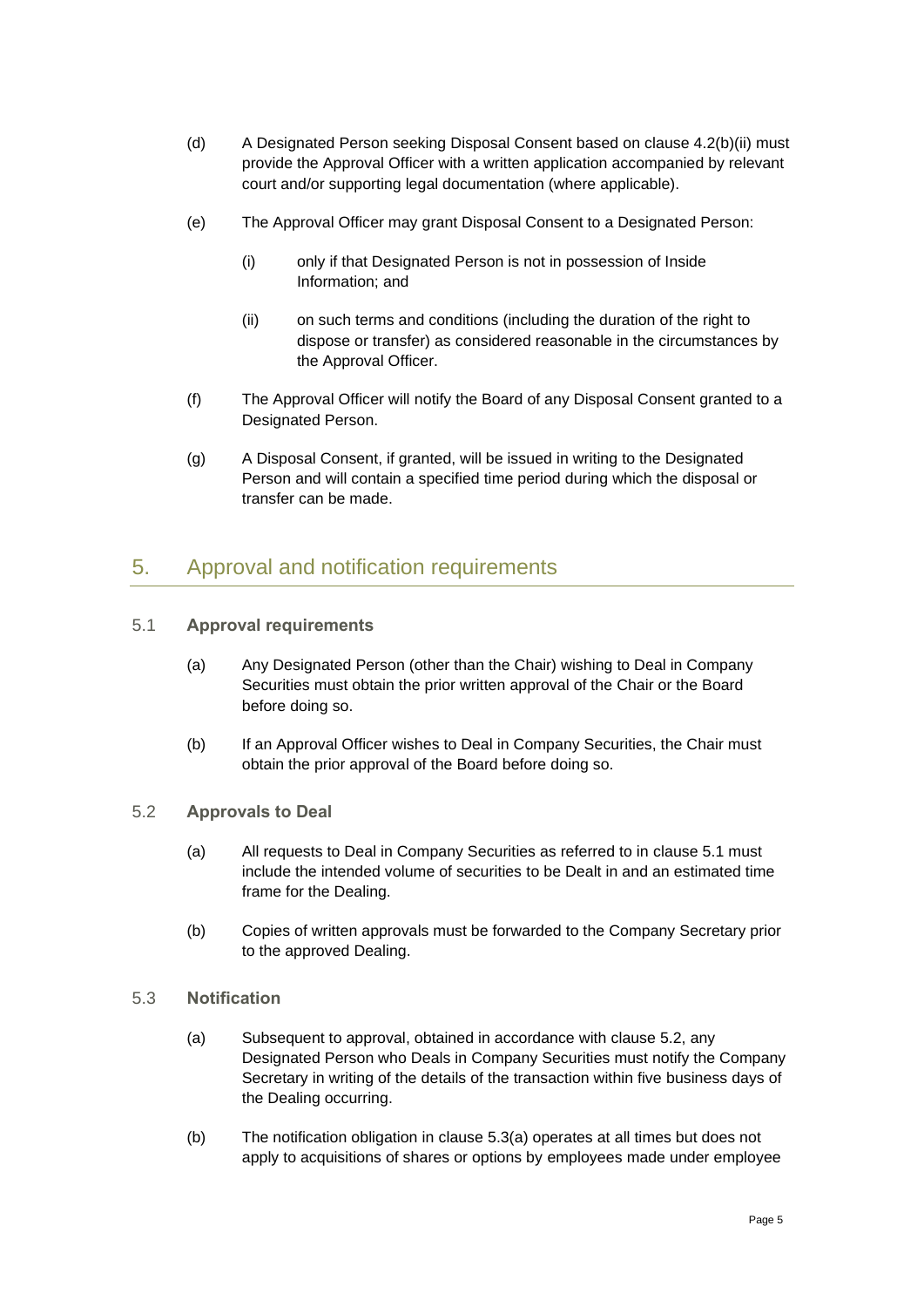share or option schemes, nor does it apply to the acquisition of shares as a result of the exercise of options under an employee share scheme.

### 6. Other restrictions

#### 6.1 **Incomplete Buy or Sell Orders**

- (a) Buy or sell orders for Company Securities which are placed but not completed outside of a Black-out Period are subject to the following restrictions once the Black-out Period commences:
	- (i) the order must be completed within five trading days otherwise it will lapse; and
	- (ii) the order cannot be varied.
- (b) Any order subject to this procedure should be notified in writing to the Company Secretary within 24 hours of the Black-out Period commencing.

#### 6.2 **Derivatives**

- (a) The Company prohibits the use of Derivatives in relation to unvested equity instruments, including performance share rights, and vested Company Securities that are subject to disposal restrictions (such as a 'Holding Lock').
- (b) Derivatives may be used in relation to vested positions which are not subject to disposal restrictions subject to compliance with the law and the other provisions of this Policy.
- (c) The use of Derivatives, like any other trading in Company Securities, must comply with the law and with the other provisions of this policy, including in relation to short term trading, Blackout Periods and applicable notification and approval procedures.

#### 6.3 **Prohibition on Margin Loan Arrangements**

#### Designated Persons may not:

- (a) enter into a Margin Loan or similar funding arrangement to acquire any Company Securities; or
- (b) use Company Securities as security for a Margin Loan.
- 6.4 **Securities of other companies**

The prohibitions in the Corporations Act against insider trading applies equally to where Inside Information is being held by a person about another listed company or entity. This may occur, for example, where in the course of negotiating a transaction with the Company, another listed entity provides confidential information about itself or another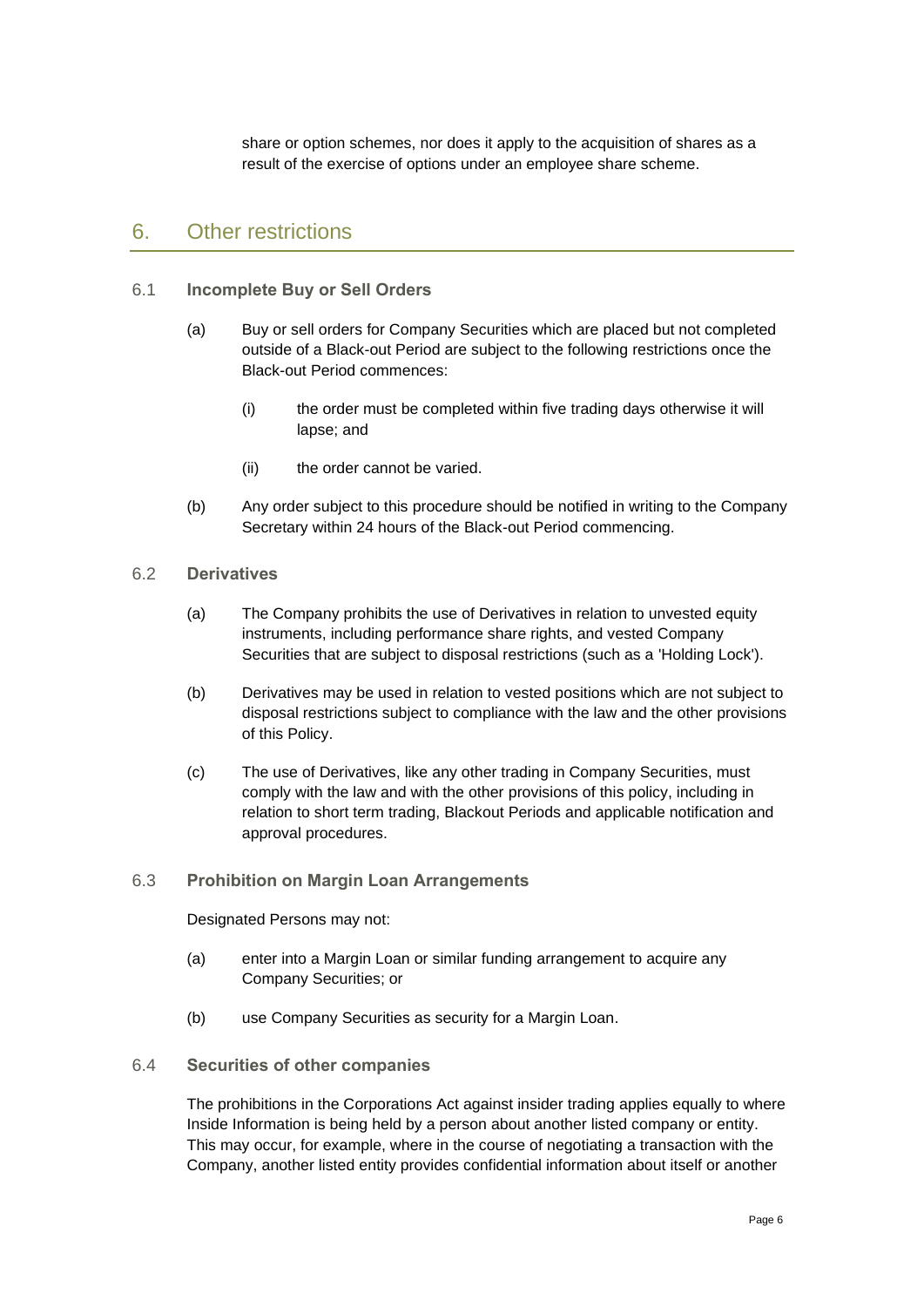listed entity. Accordingly, if a person possesses Inside Information in relation to the securities of another listed entity, they must not Deal in those securities.

### 7. Penalties

- 7.1 Insider trading is a criminal offence. A person who commits a breach of the insider trading provisions could be subject to both civil and criminal penalties for the individual and for the Company.
- 7.2 In addition, the insider trader, and any other persons involved in the contravention, may also be liable to compensate third parties for any resulting loss.

### 8. Policy compliance

- 8.1 During the year the Company may require confirmation from Designated Persons that they have complied with this Policy. The Company may also require confirmation (or declarations) of holdings in securities. All such requested information must be supplied within five business days of the request being made.
- 8.2 A breach of this Policy will be regarded very seriously and may lead to disciplinary action being taken (including termination of employment). If the Company becomes aware of any breach of this Policy, then the Company may report such breach to the Australian Securities and Investments Commission.

### 9. Who to contact

If an individual is in any doubt regarding their proposed dealing in securities, they should contact the Company Secretary.

### 10. Publication

This Policy will be made available from the Company website.

### 11. Defined terms

For the purposes of this Policy:

**Approval Officer** The Chair of the Company or any other person elected by the Board to fulfil the role.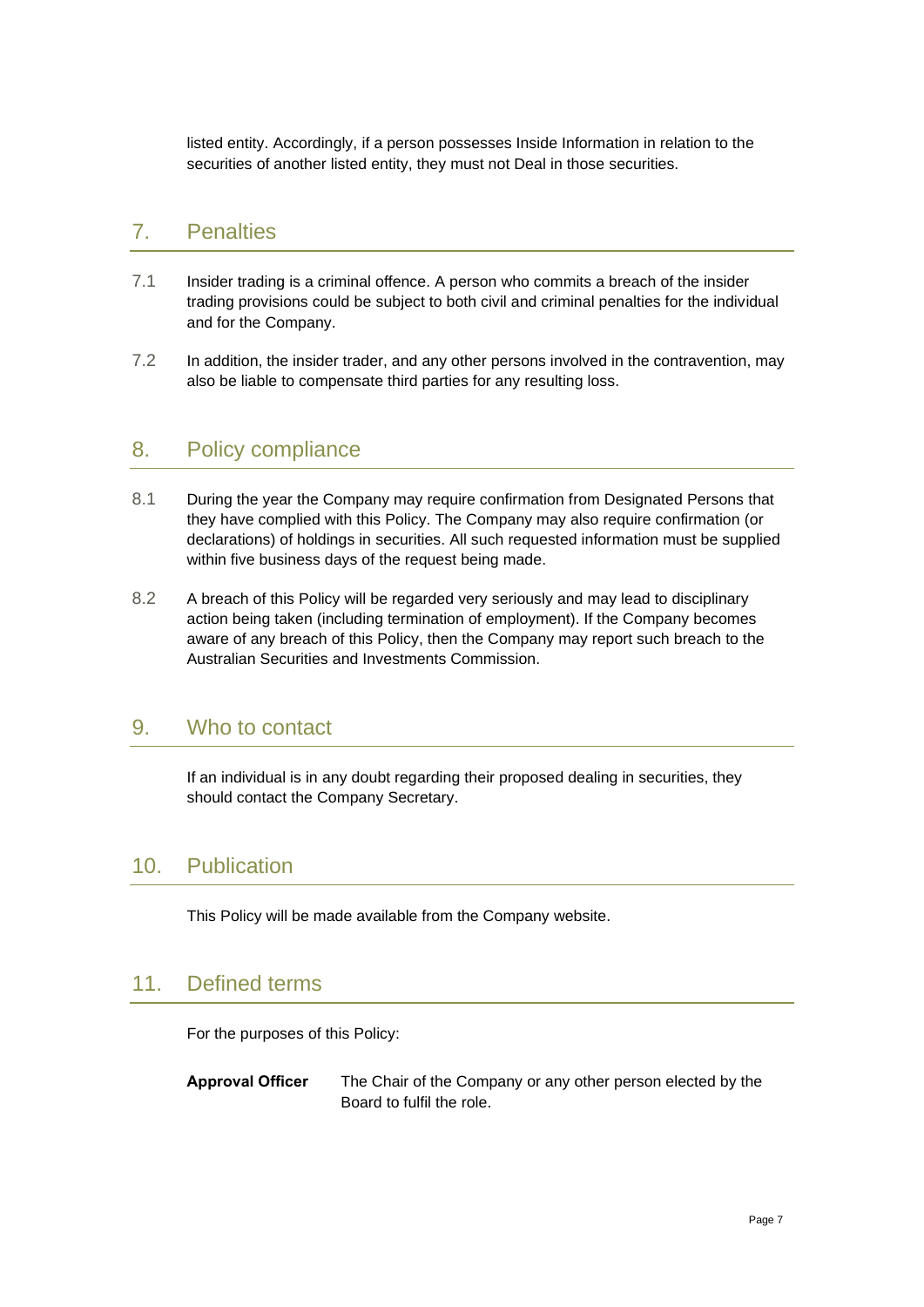| <b>Black-out Periods</b>            | means a relevant period as defined by the Company when<br>Designated Persons may not Deal in Company Securities.                                                                                                    |                                                                                                                                                                                                                                                                                                         |  |
|-------------------------------------|---------------------------------------------------------------------------------------------------------------------------------------------------------------------------------------------------------------------|---------------------------------------------------------------------------------------------------------------------------------------------------------------------------------------------------------------------------------------------------------------------------------------------------------|--|
| Company                             | means Black Mountain Energy Ltd ACN 652 281 868.                                                                                                                                                                    |                                                                                                                                                                                                                                                                                                         |  |
| Company<br><b>Securities</b>        | includes shares, options, warrants, derivatives and interests in<br>shares (including vested options and vested performance share<br>rights) linked in any way to the underlying price of shares in the<br>Company. |                                                                                                                                                                                                                                                                                                         |  |
| <b>Dealing</b>                      | includes:                                                                                                                                                                                                           |                                                                                                                                                                                                                                                                                                         |  |
|                                     | (a)                                                                                                                                                                                                                 | applying for, acquiring or disposing of securities;                                                                                                                                                                                                                                                     |  |
|                                     | (b)                                                                                                                                                                                                                 | entering into an agreement to apply for, acquire or<br>dispose of, securities; and                                                                                                                                                                                                                      |  |
|                                     | (c)                                                                                                                                                                                                                 | granting, accepting, acquiring, disposing, exercising or<br>discharging an option or other right or obligation to<br>acquire or dispose of securities.                                                                                                                                                  |  |
| <b>Derivatives</b>                  | include:                                                                                                                                                                                                            |                                                                                                                                                                                                                                                                                                         |  |
|                                     | (a)                                                                                                                                                                                                                 | derivatives within the meaning given in section 761D of<br>the Corporations Act (such as options, forward<br>contracts, swaps, futures, warrants, caps and collars);<br>and                                                                                                                             |  |
|                                     | (b)                                                                                                                                                                                                                 | any other transaction in financial products which operate<br>to limit (in any way) the economic risk associated with<br>holding the relevant securities.                                                                                                                                                |  |
| <b>Designated</b><br><b>Persons</b> | means each of:                                                                                                                                                                                                      |                                                                                                                                                                                                                                                                                                         |  |
|                                     | (a)                                                                                                                                                                                                                 | the Directors of the Company;                                                                                                                                                                                                                                                                           |  |
|                                     | (b)                                                                                                                                                                                                                 | any other person who has the authority and<br>responsibility for planning, directing and controlling the<br>activities of the Company, directly or indirectly, including<br>the Company Secretary and the Chief Financial Officer<br>and their direct reports;                                          |  |
|                                     | (c)                                                                                                                                                                                                                 | any person who by their role or otherwise, becomes<br>aware of Inside Information by having access to<br>confidential material which may contain potentially price<br>sensitive information including the Company board<br>papers, periodic disclosure materials or any other<br>relevant document; and |  |
|                                     | (d)                                                                                                                                                                                                                 | in relation to those persons identified in paragraphs (a),<br>(b) and (c) above, the following people are also deemed<br>to be Designated Persons:                                                                                                                                                      |  |
|                                     |                                                                                                                                                                                                                     | (i)<br>their spouse or any of their children (including<br>step children) under the age of 18 years;                                                                                                                                                                                                    |  |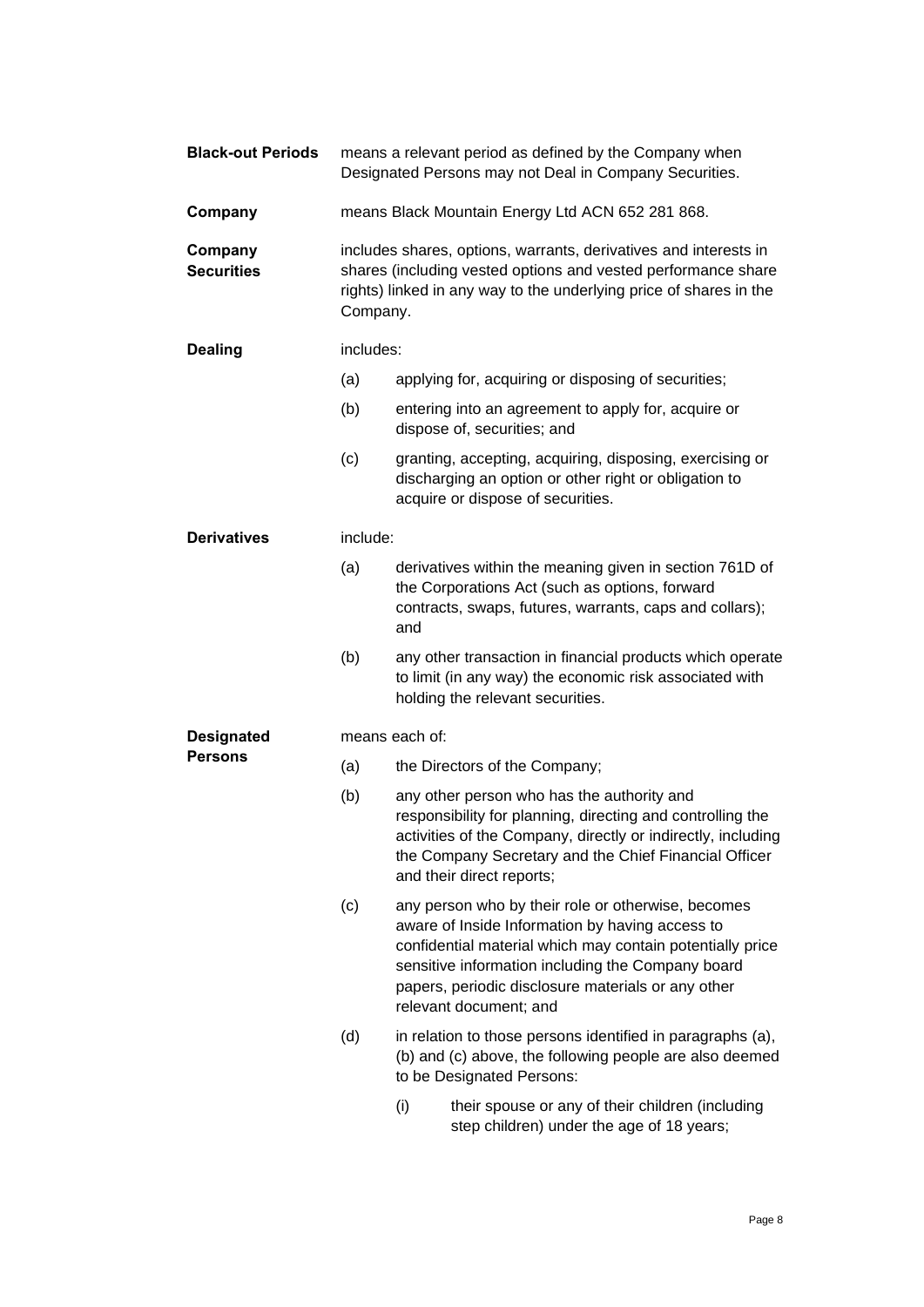- (ii) a trust which they, any members of their family, or family controlled company are a trustee or beneficiary; and
- (iii) a company which they or their family control.
- **Inside Information** means information which is not generally available to the market and, if it were generally available to the market, would be likely to have a material effect on the price or value of securities. [Annexure A](#page-9-0) provides further details about what constitutes Inside Information.
- **Margin Loan** means any lending or similar arrangement allowing a person to borrow money to invest in securities using existing investments as security.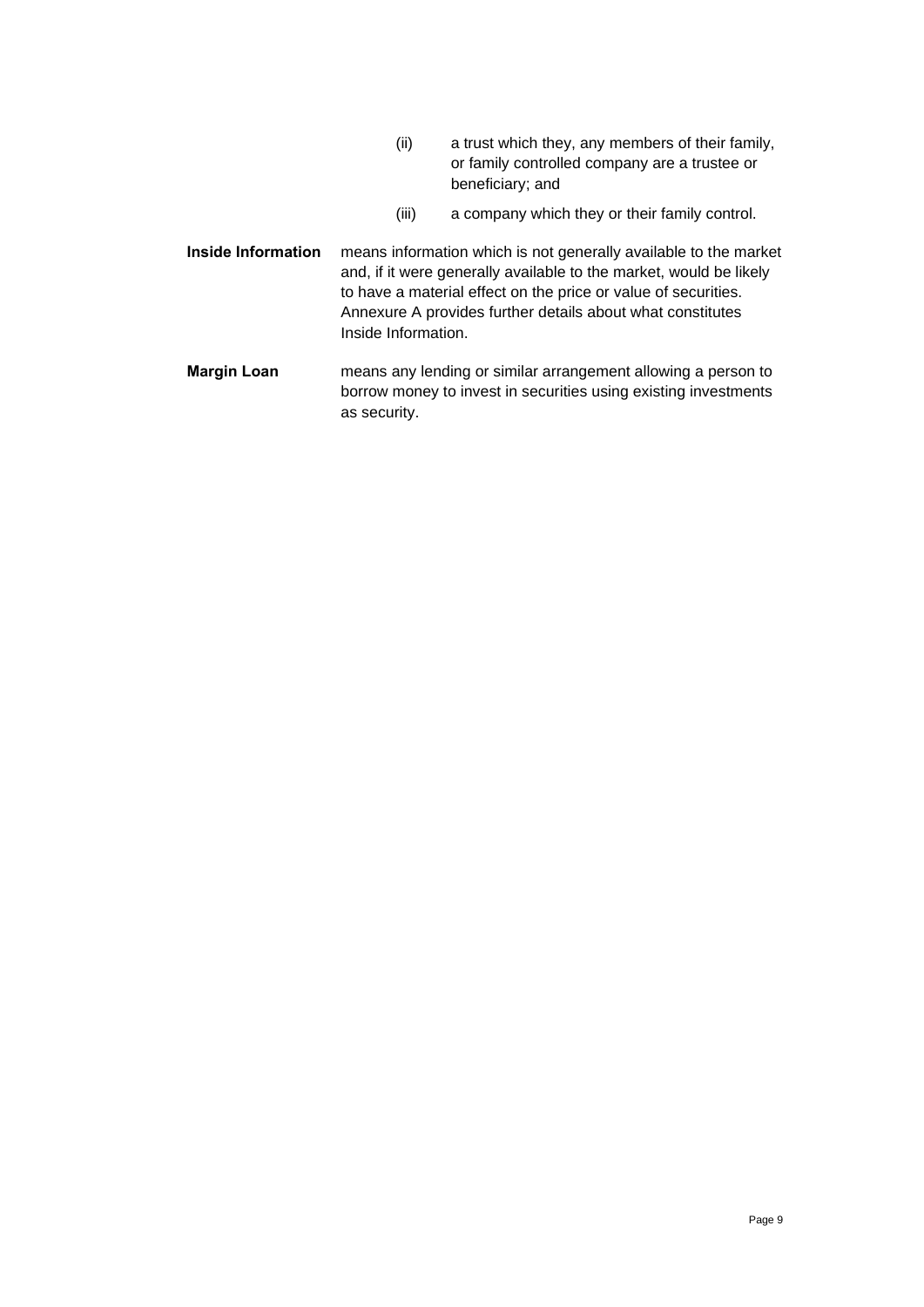# <span id="page-9-0"></span>Annexure A Inside Information

#### **1. Inside information**

Inside Information means information which is not generally available to the market and, if it were generally available to the market, would be likely to have a material effect on the price or value of securities.

#### **2. Information that is generally available**

- 2.1 Information is considered to be generally available if:
	- (a) it consists of readily observable matter; or
	- (b) it has been made known in a manner likely to bring it to the attention of investors in securities and a reasonable period for dissemination of that information has elapsed; or
	- (c) it may be deduced, inferred, or concluded from the above.
- 2.2 Information will be generally available if it has been released to the ASX, published in an Annual Report or prospectus, or otherwise been made generally available to the investing public and a reasonable period of time has elapsed after the information has been disseminated in one of these ways.
- 2.3 For the purposes of the insider trading provisions of the Corporations Act, information is defined broadly and includes matters of supposition and other matters which are insufficiently definite to warrant being made known to the public. It also includes matters relating to the intentions of a person.

#### **3. Material Effect on the Price of Securities**

- 3.1 Information is considered by the Corporations Act to be likely to have a material effect on the price or value of securities of a company if the information would, or would be likely to, influence persons who commonly invest in securities in deciding whether to subscribe for, buy or sell those securities.
- 3.2 It is not possible to list all of information that may be material, however, the following type of information would be likely to be considered to have a material effect on the Company's share price:
	- (a) information regarding a material increases or decreases in the Company's financial performance from previous results or forecasts, such as changes to profit results;
	- (b) a proposed material business or asset acquisition or sale;
	- (c) the damage or destruction of a material operation of the Group;
	- (d) proposed material legal proceedings to be initiated by or against the Company;